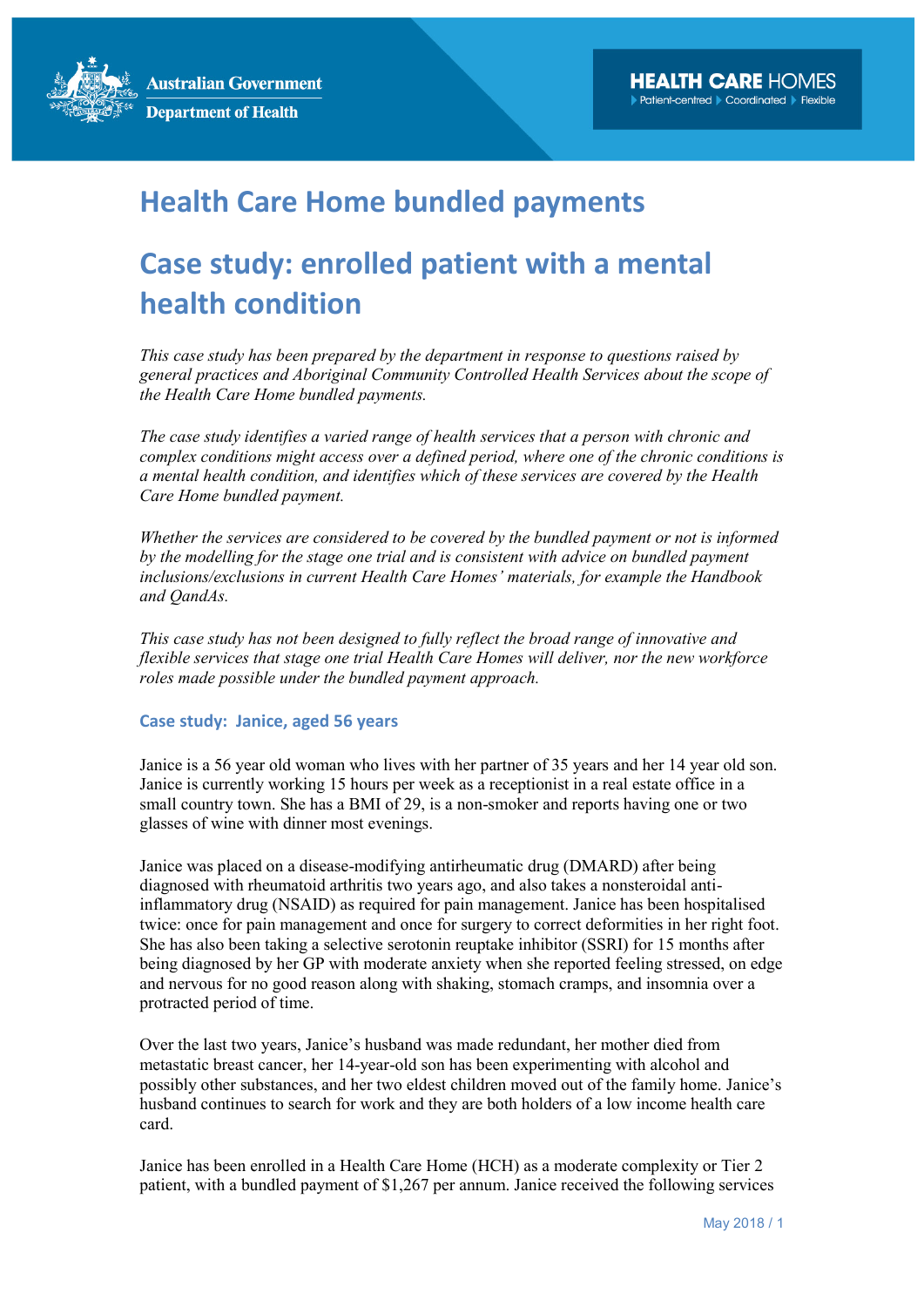

over her first 12 months as an enrolled patient, all of which were covered by the HCH bundled payment.

- A comprehensive health assessment undertaken by Janice's GP and a practice nurse.
- Collaborative development of a shared care plan, including a mental health care plan, led by Janice's GP and the practice nurse, and informed by other members of the HCH team. (N.B. A separate GP Mental Health Care Treatment Plan is not required for enrolled patients to access allied mental health services.)
- Care coordination by the practice nurse, including facilitating referrals to the local hospital rheumatology clinic and for access to Mental Health Care services commissioned by the local Primary Health Network (PHN).
- Six-monthly reviews and updating of the shared care plan by all members of Janice's HCH team, including consultation with her rheumatologist and clinical psychologist.
- Regular monitoring of C-reactive protein (CRP) blood counts.
- Treatment provided by Janice's GP related to her chronic conditions, including provision of repeat prescriptions and the influenza vaccine.
- Follow up phone calls from the practice nurse to Janice following medication changes. The practice nurse ensured that Janice's GP was aware of any adherence issues or adverse reactions and phoned Janice to discuss the management strategy proposed by her GP.
- Provision of focussed psychological strategies on two occasions by Janice's GP, who has completed appropriate mental health training recognised through the General Practice Mental Health Standards Collaboration.
- Treatment for flare ups of Janice's rheumatoid arthritis provided by another GP in the HCH while Janice's GP was absent.

Janice also received the following services that are not covered by her HCH bundled payment. Of these services, those that related to Janice's chronic conditions were coordinated through her HCH and/or outlined in her shared care plan.

- Provision of treatment and medical certificate by Janice's GP when Janice presented with influenza symptoms.
- A one-off consultation with Janice's GP when Janice was concerned about her 14 year old son's challenging behaviours.
- An ECG administered by the HCH practice nurse and reviewed by Janice's GP when Janice reported experiencing pain down her left arm.
- Six clinical psychology sessions delivered by a clinical psychologist registered to deliver services through Medicare (under the Better Access initiative). This service was selected by Janice's GP as it will bulk bill Health Care Card holders on arrangement and therefore does not require a gap payment from Janice.
- Six group sessions focussed on reducing anxiety and including mindfulness-based stress reduction training delivered in the psychologists rooms (also funded under the Better Access initiative).
- Review by the local hospital rheumatology clinic.
- Surgery to correct a right foot deformity Janice was admitted as a public patient.
- Services provided by the local public hospital while Janice was an in-patient.
- Post-operative allied health outpatient services provided by the local hospital, including hydrotherapy.
- Five treatment sessions provided by a private physiotherapist, which were bulk billed against MBS Chronic Disease Management Allied Health service item benefits.